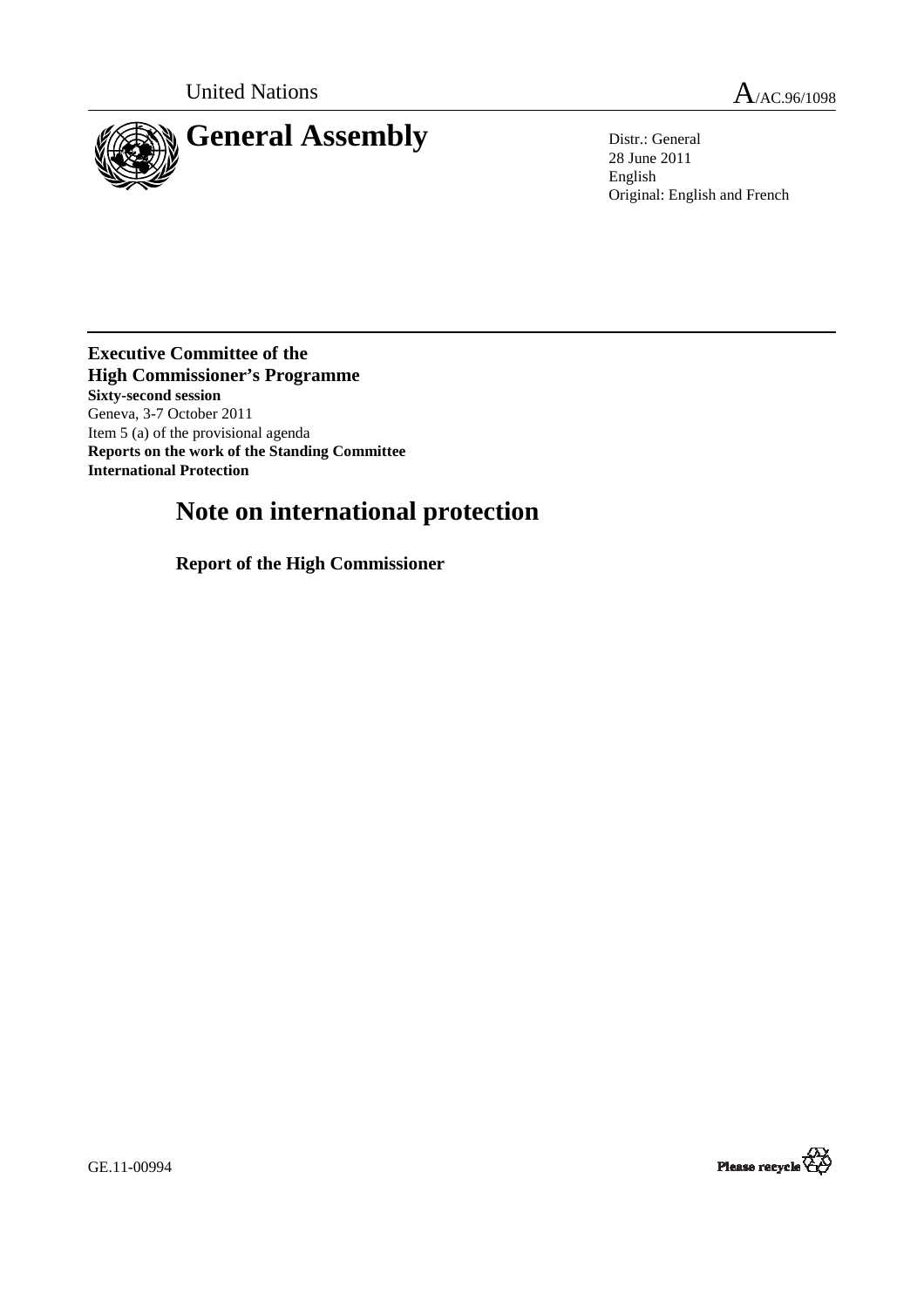# Contents

| Paragraphs | Page |
|------------|------|
|            |      |

| Chapter |             |           |    |
|---------|-------------|-----------|----|
| I.      |             | 1         | 3  |
| П.      |             | $2 - 8$   | 3  |
| III.    |             | $9 - 16$  | 4  |
| IV.     |             | 17-27     | 5  |
|         | A.          | $17 - 18$ | 5  |
|         | <b>B.</b>   | $19-21$   | 5  |
|         | C.          | $22 - 24$ | 6  |
|         | D.          | $25 - 27$ | 7  |
| V.      |             | 28-47     | 7  |
|         | А.          | 28-30     | 7  |
|         | <b>B.</b>   | $31 - 34$ | 8  |
|         | $C_{\cdot}$ | $35 - 36$ | 8  |
|         | D.          | $37 - 42$ | 9  |
|         | Е.          | 43        | 10 |
|         | F.          | 44-46     | 10 |
|         | G.          | 47        | 10 |
| VI.     |             | 48-52     | 11 |
| VII.    |             | 53-57     | 12 |
| VIII.   |             | 58-74     | 13 |
|         |             | 59        | 13 |
|         |             | 60-64     | 14 |
|         |             | 65-69     | 14 |
|         |             | 70-74     | 15 |
| IX.     |             | 75-79     | 16 |
| X.      |             | 80-82     | 17 |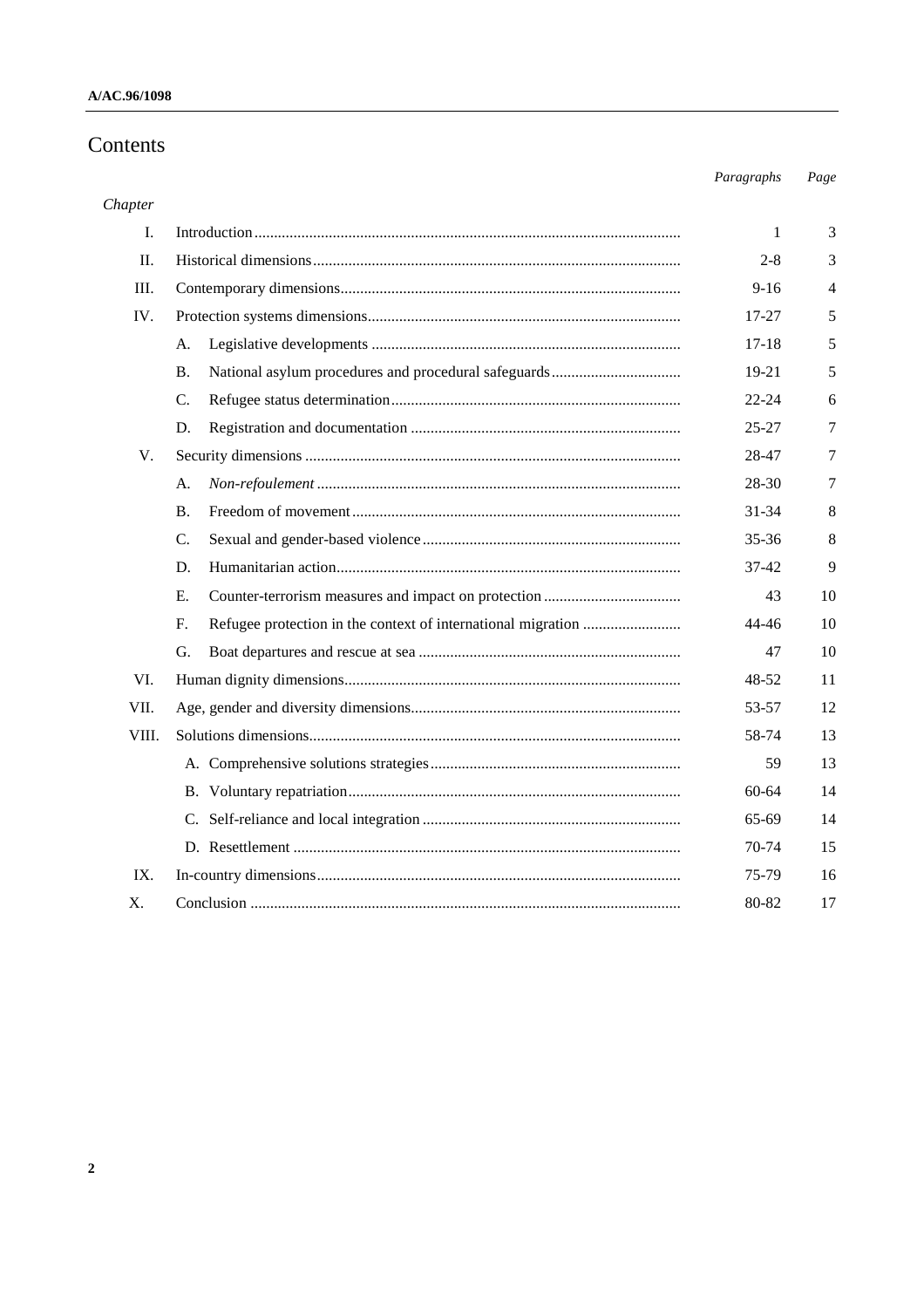# **I. Introduction**

1. In this anniversary year, the Note on International Protection reflects on the manifold dimensions of the 1951 Convention relating to the Status of Refugees and the institution of asylum - from both historical and contemporary perspectives. It also reports on the year's protection achievements and challenges, including in relation to situations of internal displacement. Milestones reached in preventing and responding to statelessness will be reported upon separately in this year's Note on Statelessness (EC/62/SC/CRP.13). Documents and papers referred to in the text can all be found at www.refworld.org.

## **II. Historical dimensions**

2. The practice of granting asylum to people fleeing persecution in foreign lands is one of the earliest hallmarks of civilization. The modern institution of asylum, found in the Universal Declaration of Human Rights, was reaffirmed in the 1951 Convention and its 1967 Protocol, alongside a growing number of regional refugee and human rights instruments. The granting of asylum is a humanitarian, non-political and peaceful act, as confirmed by the 1951 Convention and other international agreements. Besides this, displacement is a global problem, requiring global solutions, based on principles of international cooperation, solidarity, and burden and responsibility-sharing.

3. At the heart of the 1951 Convention is the institution of international protection. Originally conceived to replace the diplomatic protection normally provided to citizens abroad, today international protection is better characterized as ensuring that the range of rights and needs of people who are not protected by their own country are met. The preamble to the 1951 Convention underscores its purpose of assuring refugees the widest possible exercise of their fundamental rights and freedoms. Central principles of the 1951 Convention include those of non-discrimination, *non-refoulement*, non-penalization for illegal entry or stay, and the enjoyment of basic human rights. Admission to safe territory is the start of the process which concludes with the attainment of a durable solution, ideally for the refugee to return home. The 1951 Convention also specifically assigns UNHCR the responsibility to supervise States' implementation of their treaty obligations.

4. Together with the 1967 Protocol, the 1951 Convention provides a global charter for refugees, and has proven to be a "dynamic, living instrument" capable of adapting to a wide range of socio-political contexts. Forms of persecution related to gender discrimination, for example, have been accepted as falling within the definition of a "refugee", and in the drafting of the Council of Europe's Convention on Preventing and Combating Violence Against Women and Domestic Violence, adopted in 2011, UNHCR ensured that language on gender-related persecution and gender-sensitive asylum procedures was properly reflected.

5. These interpretations also pave the way for the 1951 refugee definition to be applied to persons fleeing various forms of conflict and violence. Increasingly, individuals and families are taking the decision to leave societies dominated by gangs or criminal networks, where they may face threats to life; extortion; harassment; trafficking in drugs, arms or human beings; or sexual oppression and discrimination. Several countries, including Canada, Costa Rica, Mexico and the United States of America, have recognized victims of gang-related persecution as refugees. Not all national asylum systems accept these interpretations of the refugee definition, however, and this sometimes leads to a fragmented system of protection.

6. Moreover, since 1951, the elaboration of regional instruments in Africa, Latin America and Europe proves that respect for the institution of asylum is strong. The 1969 Convention governing Specific Aspects of Refugee Problems in Africa and the 1984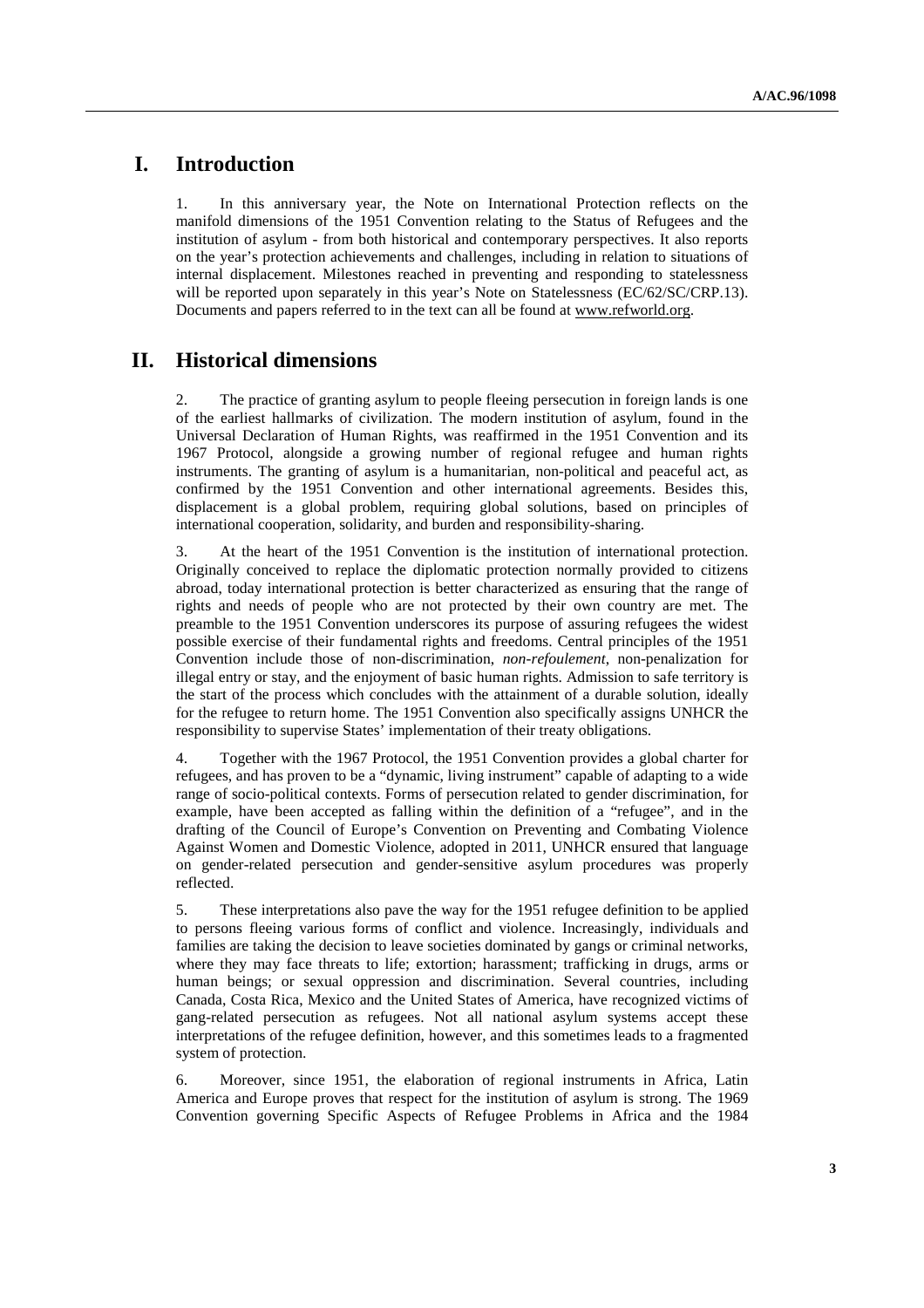Cartagena Declaration on Refugees provide broad definitions that matched the realities of mass displacement in those regions, and they continue to be germane today. The recent granting of refugee status on a group basis to those fleeing conflict in Côte d'Ivoire by several neighboring States is a case in point. While non-binding, the Cartagena Declaration has been applied as a basis for 15 national laws and its principles endorsed multiple times, including in 2010 with the adoption of the Brasilia Declaration on the Protection of Refugees and Stateless Persons in the Americas.

7. The European Union has also clarified its legal commitments to persons in need of international protection, including those who cannot be returned owing to a real risk of serious harm arising from torture or inhuman or degrading treatment, or who face indiscriminate violence in situations of armed conflict. While ratifications of the 1951 Convention remain low in Asia, countries in the region continue to host the largest proportion of the world's refugees, and in doing so, they observe many of the fundamental values of the 1951 Convention, thus reinforcing its relevance.

8. The 1951 Convention is recognized in each of these regional documents as the "basic and universal instrument" and its "refugee" definition is wholly reiterated. Despite this, there is evidence that restrictive interpretations of the definition in several jurisdictions are diverting refugees into subsidiary categories, with fewer rights, or outside the framework of international protection altogether.

## **III. Contemporary dimensions**

9. Displacement remains one of the  $21<sup>st</sup>$  century's most formidable challenges. For sixty years, the 1951 Convention has clearly demonstrated its adaptability in the midst of changing global dynamics. It has proven to be a versatile protection blueprint to match the realities of refugee movements, and many of its guiding principles are still relevant to contemporary forms of displacement.

10. The changing character of post-Cold War conflict and violence has led to an endless flow of people on the move. Since the 1960s, simmering inter-ethnic tensions have erupted into conflict and strife, causing millions to take flight. Deliberate targeting of civilians and their enforced displacement have been used as methods of warfare, or for reasons which fall squarely within the 1951 Convention.

11. Many longstanding conflicts, often fought within fragile States, remain unresolved and continue to be the source of many large-scale movements, stretching from Afghanistan and Iraq to the Central African Republic, the Democratic Republic of the Congo, Somalia and Sudan. Simultaneously they rate among the most impoverished countries and the largest producers of refugees. The reporting period also saw new conflicts erupt in Kyrgyzstan, Côte d'Ivoire and the Libyan Arab Jamahirya, as well as violence in the Syrian Arab Republic and Yemen. Conflict has become unpredictable, with distinctions between public disorder and armed conflict often blurred. The rules of engagement are also often not clear, involving torture, extrajudicial killing, and sexual and gender-based violence. Within this context, the ability of humanitarian actors to deliver protection is seriously depleted.

12. Various human rights abuses, poor economic and social development, as well as a lack of political participation to overcome these problems, continue to lead to coercive and involuntary movements. The extent of displacement is a reflection on the state of the world's governance systems; with refugees numbering 15.4 million at the end of 2010 (including Palestinian refugees) and internal displacement at 27.5 million, it is a poor state of affairs.

13. The rise in global irregular migration is also a challenge to refugee protection. Mixed migration movements can place serious strains on national asylum and reception systems, undermine public support for asylum and generate more restrictive policies and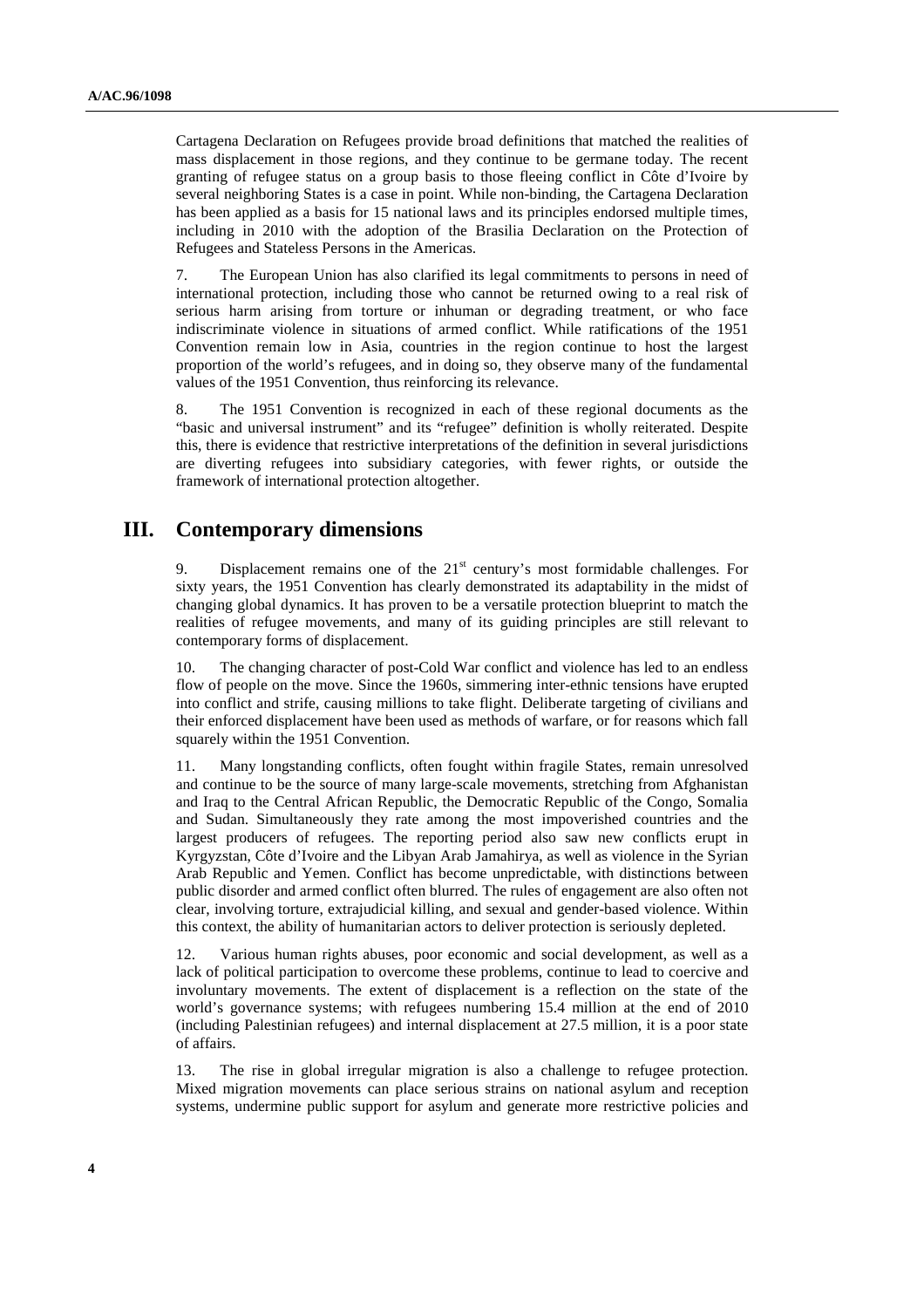practices. Sophisticated criminal smuggling networks put lives at risk, as does the breakdown of traditional rescue-at-sea codes of conduct. These days, refugees seek sanctuary in increasingly unsafe circumstances.

14. Modern displacement-migration trends are increasingly set within other global mega-trends, including climate change, population pressures and urbanization, as well as food, water and energy insecurity. Globalization has brought many benefits, including greater mobility through the implementation of many regional free movement agreements, from which refugees have benefited. Equally, however, globalization has sometimes widened the disparities between the rich and poor, and mass communication systems give many more people the impression that a better life may be within reach elsewhere. The lack of accessible migration opportunities is one important reason why asylum systems are overburdened. Refugee policies and discourse must become better attuned to these trends if meaningful and effective responses to displacement are to be found.

15. International and national security agendas and the rise of unpredictable terrorist attacks have also led to more restrictive measures against asylum-seekers and refugees, at times ignoring the legitimate protection concerns of individuals. Security-sensitive refugee status determination (RSD) procedures are nonetheless an essential component of modern asylum systems, and were already previewed in the 1951 Convention. Alongside economic crises, there has been a noticeable rise in xenophobia and other forms of discrimination against asylum-seekers and refugees.

16. Climate change-related movements are predicted to be one of the biggest drivers of displacement and migration over the next century. The principles underpinning the 1951 Convention and other protection instruments will be a key source for developing a global guiding framework or instrument on climate change-related, and other modern forms of displacement.

# **IV. Protection systems dimensions**

#### **A. Legislative developments**

17. The transposition of the 1951 Convention into national laws is the first step towards the enjoyment of the rights contained therein. UNHCR welcomes the fact that many national legal frameworks have done so and that many countries have also adopted complementary legislation for those who fall outside the 1951 Convention definition but who are nevertheless in need of international protection. As part of its supervisory responsibility, UNHCR has been active in providing advice to Governments as they draft and negotiate their laws and policies.

18. During the reporting period, Chile and Mexico adopted legislation which includes the refugee definition of the 1951 Convention and the Cartagena Declaration. Mexico's law also considers gender as a ground for persecution. Argentina has introduced the granting of temporary protection to non-recognized refugees who might have other international protection needs and has introduced a humanitarian visa for victims of natural disasters. In March this year, Nicaragua approved a migration law consolidating all previous legislation, and including the granting of complementary protection in the form of humanitarian visas. In Canada and Costa Rica, reforms have led to the creation of an appeal procedure for all claimants receiving a negative decision at first instance. In Israel, Kenya, Malawi, Mauritania, Senegal, Sudan and the Syrian Arab Republic, where legislative reforms are under way, UNHCR has provided technical support to the authorities.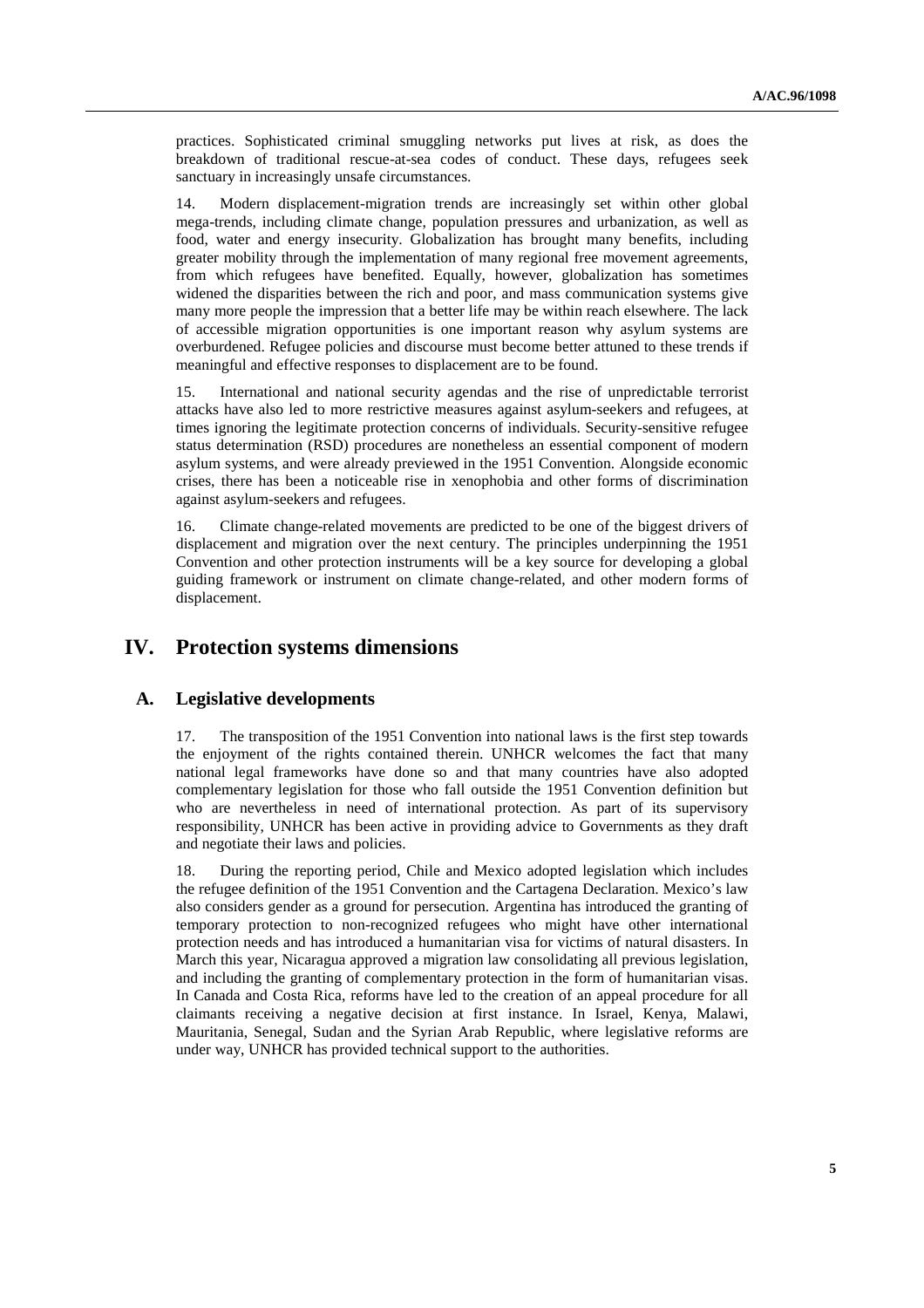#### **B. National asylum procedures and procedural safeguards**

19. In addition to legislative frameworks, properly functioning asylum systems are a prerequisite for fulfilling obligations under the 1951 Convention. Supervising the implementation and monitoring the quality of national asylum procedures were central to UNHCR's work in 2010. Many States improved their asylum systems during the reporting period. The Republic of Korea, for example, shortened the RSD period from over one year to within six months. In early 2010, UNHCR completed its quality assessment projects in eight central European countries, under which problems were identified and addressed. UNHCR also launched a new project on Further Developing Asylum Quality, focusing on four southern and five central European countries. The Office continued to work with Greece on the ongoing reform of its asylum system. In the Bolivarian Republic of Venezuela, UNHCR provided support to the Refugee Department to deal with the backlog of claims.

20. UNHCR trained asylum officials or participated as observers in many national asylum systems. Legal aid providers were also funded to support asylum systems, and closer engagement with the judiciary was pursued in a number of countries.

21. Other systems were marred by poor quality decision making; disproportionately low recognition rates vis-à-vis other countries with similarly profiled individuals and high success rates on appeal; routine use of accelerated procedures without proper safeguards; the automatic application of detention in connection with accelerated procedures; nonsuspensive appeals; lack of access to legal advice; and large backlogs.

#### **C. Refugee status determination**

22. Refugee status is one of the first entry points to international protection, including the prevention of forced returns, the delivery of assistance and other services, and the implementation of durable solutions. In countries that have not ratified either the 1951 Convention or the 1967 Protocol, or where national asylum procedures are not yet fully functioning, UNHCR continued to conduct RSD under its mandate. In 2010, "mandate RSD" was carried out in 57 countries, sometimes in complex environments, such as countries facing sudden large influxes or other destabilizing factors and insecurity. The Office received approximately 89,500 new individual asylum applications, ranking it as the second largest asylum adjudicator in the world after South Africa, and made approximately 61,000 substantive individual decisions in the same year. Nonetheless, at the end of 2010, approximately 122,000 persons were awaiting RSD decisions by UNHCR.

23. The rising number of applications has caused significant challenges in maintaining adequate capacity. In 2010 UNHCR embarked on important initiatives to assist operations to more accurately anticipate and evaluate staffing needs, and to develop more specialized training for managers of RSD operations as well as for staff who are required to adjudicate complex cases.

24. However, the current level of RSD applications still exceeds the organization's capacity to respond in a timely manner and, in some of the larger operations, significant backlogs have accumulated. Formal benchmarks on RSD quotas were developed and after a global analysis, 11 regular RSD positions will be created as part of the High Commissioner's protection capacity initiative. Nonetheless, UNHCR continues to assume a disproportionate share of responsibility for RSD, despite many of the largest RSD operations being in States that are party to the 1951 Convention; UNHCR is therefore encouraging States to assume more fully their responsibility for RSD.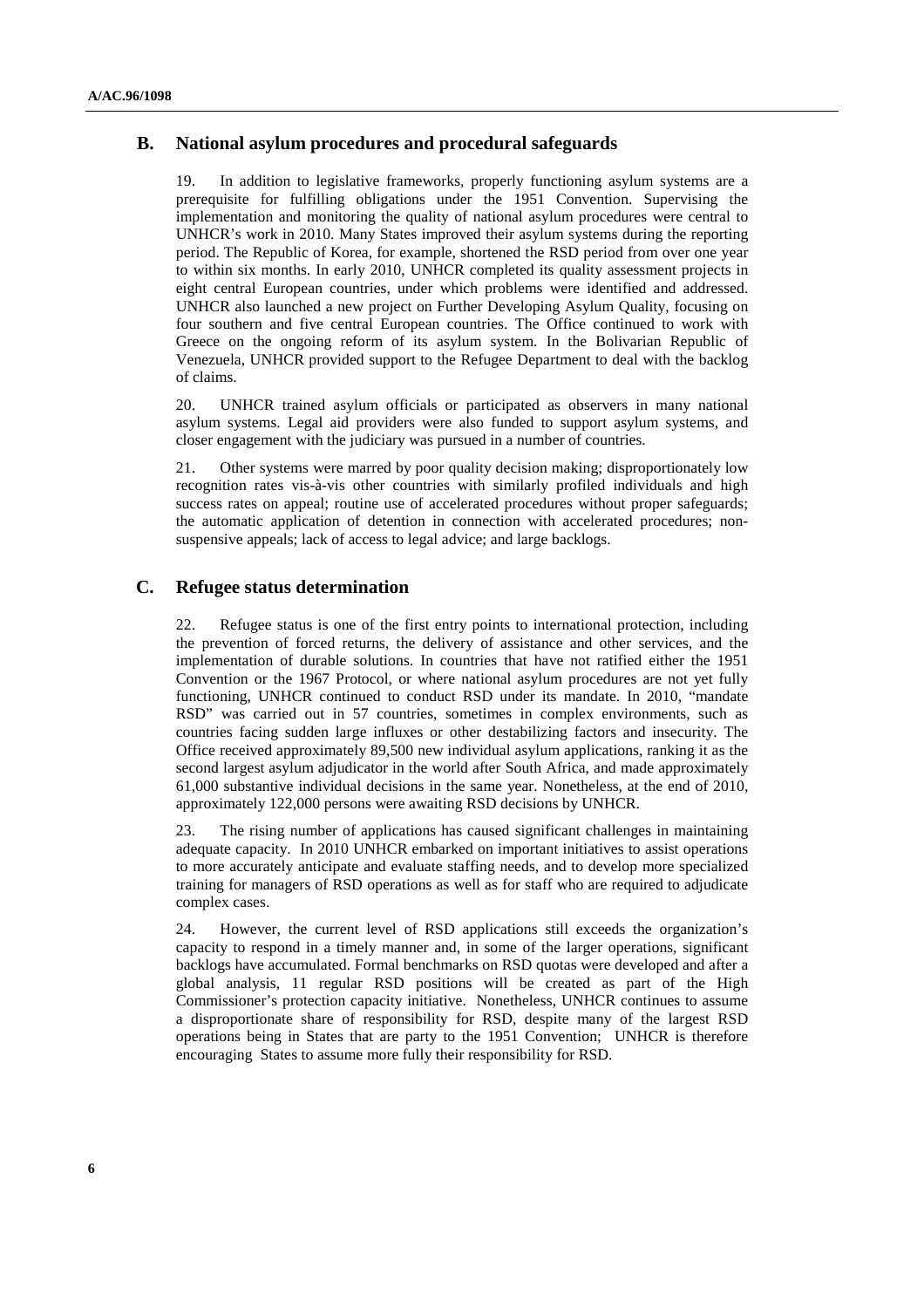#### **D. Registration and documentation**

25. Being registered and documented is fundamental to refugee protection, in particular as a safeguard against *refoulement* and the basis for access to services. In 2010, UNHCR supported some 40 operations to improve the level and quality of registration, data collection, analysis and documentation. In 30 countries, UNHCR provided identity documentation to asylum-seekers and refugees. In 12 of these, such issuance was conducted jointly with the Government. Field offices were given substantial support to ensure the correct, consistent and systematic use of *ProGres,* the data registration system. In Ecuador, for example, an enhanced registration exercise was undertaken in which a total of 27,740 refugees were recognized, while 1,169 were referred to regular procedures for further examination.

26. Reaching refugees for the purposes of registration is not always straightforward. In 2010, UNHCR established mobile teams to carry out registration in places where access was limited, including for example in the spontaneous refugee settlements in the Democratic Republic of the Congo, in urban areas in Malaysia and in relation to internally displaced persons (IDPs) in Colombia. Verification exercises were also carried out in eastern Sudan, Ethiopia, Kenya and eastern Chad. Birth registration and replacement of civil status documentation lost during the chaos of a major disaster is now included in responses to most major emergencies, and was undertaken in Haiti and Pakistan last year.

27. In 2010, UNHCR issued a policy on the use of biometrics, and is assessing options for aligning its current biometric system with the policy principles. The Office participated in the first African Union Conference of Ministers responsible for civil registration, and increased *ProGres* audits to follow up on data discrepancies. Measures to prevent fraud and/or multiple asylum applications in different countries were also pursued.

### **V. Security dimensions**

#### **A.** *Non-refoulement*

28. Respect for the principle of *non-refoulement* is absolutely critical to achieving international protection. Many positive examples were observed in the reporting year. Open borders in West Africa and beyond, in response to the outflow of refugees from Côte d'Ivoire, and moratoriums on the return of rejected asylum-seekers elsewhere, permitted thousands of people to reach, or stay in, safety. The humanitarian evacuations from Tunisia and Egypt in early 2011 allowed migrants to return to their countries of origin, while opening up protection space for those unable to do so. UNHCR signed protection and border monitoring agreements with several countries in Europe and continued to cooperate with Frontex, including on the development of a Human Rights Strategy and a Code of Conduct for personnel in Frontex operations.

29. Meanwhile, the denial of access to territory remained a concern. Interception, pushbacks and land border closures were noted in some countries without the necessary protection safeguards. The presence of qualified border guards and use of protectionsensitive border screening procedures is essential to enable identification of those in need of protection. Cooperation with NGOs provides additional capacity for border monitoring and encourages greater transparency on the part of government authorities.

30. Expulsions to countries where violence remained prevalent were observed, including families with young children and other vulnerable persons, such as those belonging to ethnic or religious minorities. There were a number of incidents of collective expulsions of refugees, including at gunpoint or by means of deception. In other situations, systematic interception practices failed to distinguish between those in need of international protection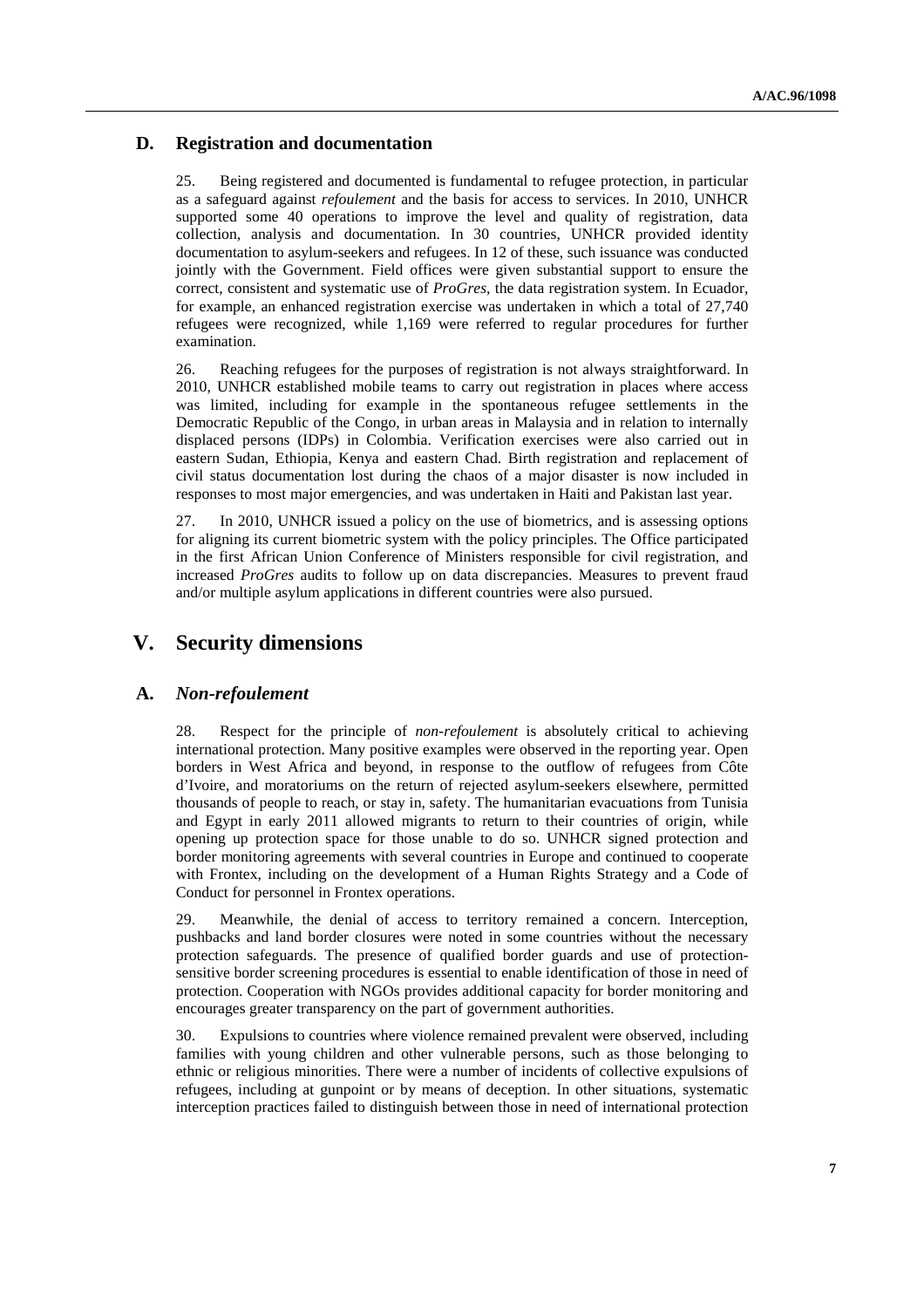and others. This resulted in asylum-seekers being automatically detained and wrongly returned to their countries of origin. There continued to be examples of bilateral readmission agreements which omit or limit asylum safeguards. In other regions, the deployment of military personnel along borders, often for legitimate reasons to curb conflict and violence, also had the negative consequence of preventing persons seeking safety from getting across the border.

#### **B. Freedom of movement**

31. The right of refugees to freedom of movement is explicitly acknowledged in the 1951 Convention. UNHCR has intensified its cooperation with the International Civil Aviation Organization (ICAO) to introduce machine readable Convention Travel Documents (CTDs); however, many countries have yet to do so. The Office issued a Note on CTDs and ICAO standards, offering legal and practical advice, and a strategy to achieve compliance has been developed in cooperation with Governments. Also, since 2010, China, Namibia, Ukraine and the United States of America have removed restrictions on the entry of people living with HIV. Ecuador and India issued clarifications that they do not have such restrictions.

32. While the rate of administrative detention of asylum-seekers and other migrants was reported to be on the rise in many countries, there were also a number of positive examples of Governments implementing alternatives to detention. For example, Belgium has made a commitment to expand the capacity of its open house programme, in which families with children who arrive at the border can live within the community while their asylum applications are processed. UNHCR has continued to prioritize the issue of alternatives to detention. It organized a regional consultation in Seoul and a workshop in Bangkok, and commissioned a study on the subject for the purposes of a global roundtable held in May 2011.

33. Meanwhile, detention practices in other areas continued to be problematic, in particular concerning the conditions of detention; the detention of unaccompanied and other children; the detention of asylum-seekers in maximum security prisons, including some with psychological illnesses; and the inability of many asylum-seekers to contact lawyers and/or UNHCR.

34. While many countries continued to maintain strict camp-confinement policies, some countries moved towards more open arrangements. In 2010, the Ethiopian Government, for example, granted encamped refugees freedom of movement provided they are able to sustain themselves outside the camps. Some 2,000 refugees have so far been able to benefit from this approach.

#### **C. Sexual and gender-based violence**

35. Sexual and gender-based violence (SGBV) continues to be one of the most serious threats to the safety and security of refugees, particularly refugee women and girls. During the reporting period, UNHCR provided medical, psycho-social and community services, as well as access to legal advice and justice mechanisms, for victims in many countries. Mobile courts continued to function in Kenya's refugee camps, as well as in the east of the Democratic Republic of the Congo, while four advice centres for victims and an SGBV network were set up in Georgia.

36. Despite UNHCR's efforts to prevent SGBV, it continued at alarming rates in some areas. In Chad, for example, following the institution of a protection monitoring and referral mechanism, UNHCR documented over 1,000 cases of SGBV in 2010 alone. Rape was a major issue in many conflict zones, not least in the Democratic Republic of the Congo where 32 additional protection staff were deployed to respond to this and other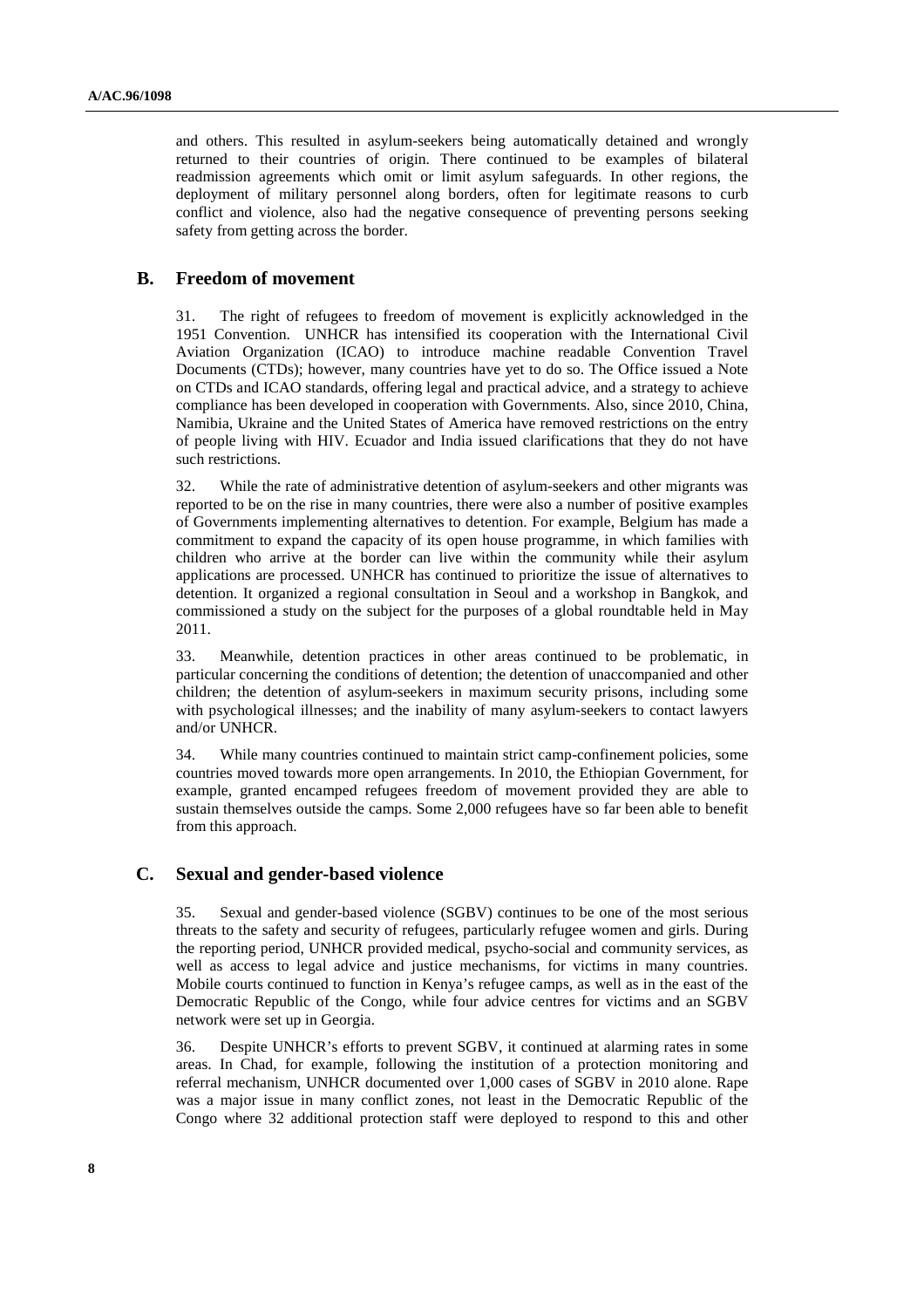protection challenges. In Colombia and Ecuador, high levels of SGBV continue to affect women and girls in particular. In Haiti, the displacement caused by the earthquake, combined with the loss of livelihoods and impunity for perpetrators of SGBV increased the vulnerability of many women and girls. UNHCR helped a limited number of SGBV survivors to relocate to safe areas and assisted them with livelihood solutions. Furthermore, millions of children were exposed to widespread rape and other sexual violence, attacks on schools and other human rights abuses, and robbed of an education. Early marriages and pregnancies, and related deaths, have been reported widely in refugee communities around the world, pointing to the need to strengthen and expand multifaceted action to address this.

#### **D. Humanitarian action**

37. The last decade rates as one of the most dangerous periods in history for the staff of humanitarian organizations. Many emergency situations in which UNHCR operates are often typified by fragile Governments, active non-state armed groups, widespread corruption and exploitation, and isolated locations. For example, the withdrawal of the United Nations Mission in the Central African Republic, and the progressive drawdown of the United Nations Stabilization Mission in the Democratic Republic of the Congo, have had destabilizing repercussions on humanitarian operations. In Chad, in response to the withdrawal of the United Nations Mission, and following a request from the Chadian Government, UNHCR and the United Nations Development Programme (UNDP) agreed to implement a joint programme to extend direct support to the *Détachement Intégré de Sécurité*, a UN-trained Chadian national police force created to ensure the protection of refugees and IDPs in camps, as well as humanitarian staff.

38. Sudan remained the largest humanitarian operation in Africa. However, a series of expulsions and kidnappings of aid workers had a negative impact on the functioning of humanitarian programmes. In February 2011, a UNHCR staff member was killed in the country. Meanwhile, the Comprehensive Peace Agreement entered a crucial phase with the referendum on Southern Sudan's independence held in January 2011, resulting in a vote for independence. UNHCR is watching developments closely and has put in train preparedness measures, including engagement with relevant actors to prevent statelessness in the context of the secession of Southern Sudan in July 2011.

39. While the overall security situation in Iraq has improved significantly since 2008, the situation remains volatile, particularly in Baghdad. In 2010, the number of incidents recorded was higher than in 2009, with the greatest numbers of deaths and injuries amongst civilians. UNHCR worked to strengthen its capacity on return management and monitoring, as well as on protection and assistance programmes for IDPs.

40. In the highly complex political and security environment in Central Asia, UNHCR successfully mobilized a timely emergency response following the displacement of 375,000 people within and outside Kyrgyzstan. Despite an end to the violence, 80,000 persons remain internally displaced.

41. In late 2010, political instability in Côte d'Ivoire led to the mass flight of more than 100,000 refugees into Liberia, Ghana, Guinea and Togo. Several countries in the region quickly recognized these refugees on a *prima facie* basis. Popular uprisings across North Africa and the Middle East have caused individual as well as mass departures, in particular from the Libyan Arab Jamahiriya into Tunisia and Egypt, and also more limited, albeit significant, movements across the Mediterranean into Italy and Malta. UNHCR has deployed additional staff to the region and has collaborated with the International Organization for Migration (IOM) and Governments in undertaking a massive humanitarian evacuation, assisting tens of thousands of migrants from many different countries to return home.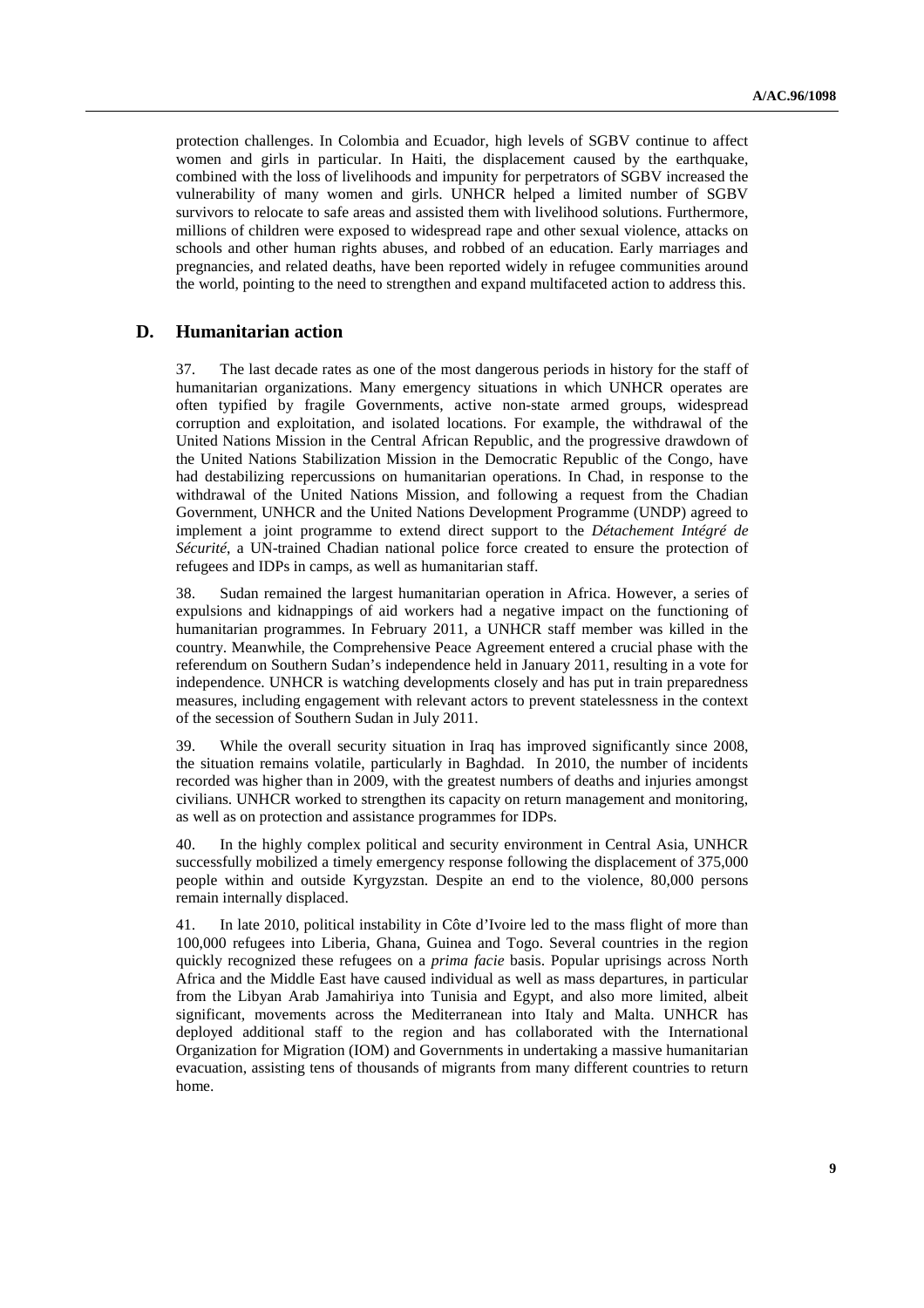42. Catastrophic floods in Pakistan in 2010 affected an estimated 20 million people, including refugees and IDPs. UNHCR, together with the Government of Pakistan and the humanitarian community, responded quickly to the emergency, providing assistance to some 2.7 million of the flood-affected people. The Office was also involved in the humanitarian inter-agency response to severe flooding in Rakhine State in Myanmar.

#### **E. Counterterrorism measures and impact on protection**

43. Over the past decade, security considerations have increasingly affected UNHCR's policy responses on a wide range of issues. The Office advocates for approaches which balance security and refugee protection. While staying abreast of the latest developments through various multilateral counterterrorism entities, UNHCR is taking steps to safeguard its own processes and operations from terrorism-related threats. Specific guidance has been issued to sensitize RSD and resettlement staff to potential exclusion issues and to assist them in interviewing applicants from the countries concerned. UNHCR has also reinforced its staffing structure and exclusion expertise in certain regions, and provides technical assistance to government authorities responsible for RSD.

#### **F. Refugee protection in the context of international migration**

44. In the context of mixed migration movements, including irregular secondary movements, problems of access to asylum can be compounded. Migration policies and practices do not always take sufficient account of the needs of asylum-seekers and refugees moving within larger groups. Yet increasing awareness of this phenomenon can offer new opportunities for refugee protection, as well as for other vulnerable persons, such as victims of trafficking and unaccompanied/separated minors. Regional free movement and labour migration schemes have, for example, opened up protection space for refugees in some countries and regions. UNHCR was actively involved in developing the "Regional Cooperation Framework" adopted by the Ministerial Meeting of the "Bali Process" in March 2011.

45. In 2010, UNHCR continued to intensify its cooperation with Governments and other partners in this area, including through co-hosting the fourth regional conference in Dar es Salaam on mixed migratory movements to South Africa; a workshop on Regional Cooperation on Refugees and Irregular Movement in Manila; and a regional conference on refugee protection and international migration in Central Asia in Almaty in March 2011. A compilation of practical examples, *Refugee Protection and Mixed Migration: The 10-Point Plan in Action*, was released at the beginning of 2011.

46. The interlinkage between international protection and human trafficking is another dimension of this phenomenon. The Office advised Governments on national laws and regulations, provided training, and advocated for victims of trafficking to have access to asylum procedures. In particular, UNHCR pursued a joint project with IOM to enhance inter-agency cooperation on the identification and referral of trafficked persons. The Office also contributed to a number of tools developed by the United Nations Office on Drugs and Crime.

#### **G. Boat departures and rescue at sea**

47. Deaths of asylum-seekers and other migrants at sea have reached drastic proportions, leading to renewed measures by UNHCR in response. Unseaworthy vessels carrying asylum-seekers have exploded, been shipwrecked, or simply disappeared; for example, over 1,000 people died trying to cross the Mediterranean in the space of only a few weeks. Other hot spots include the Indian and Pacific Oceans, and the Gulf of Aden. In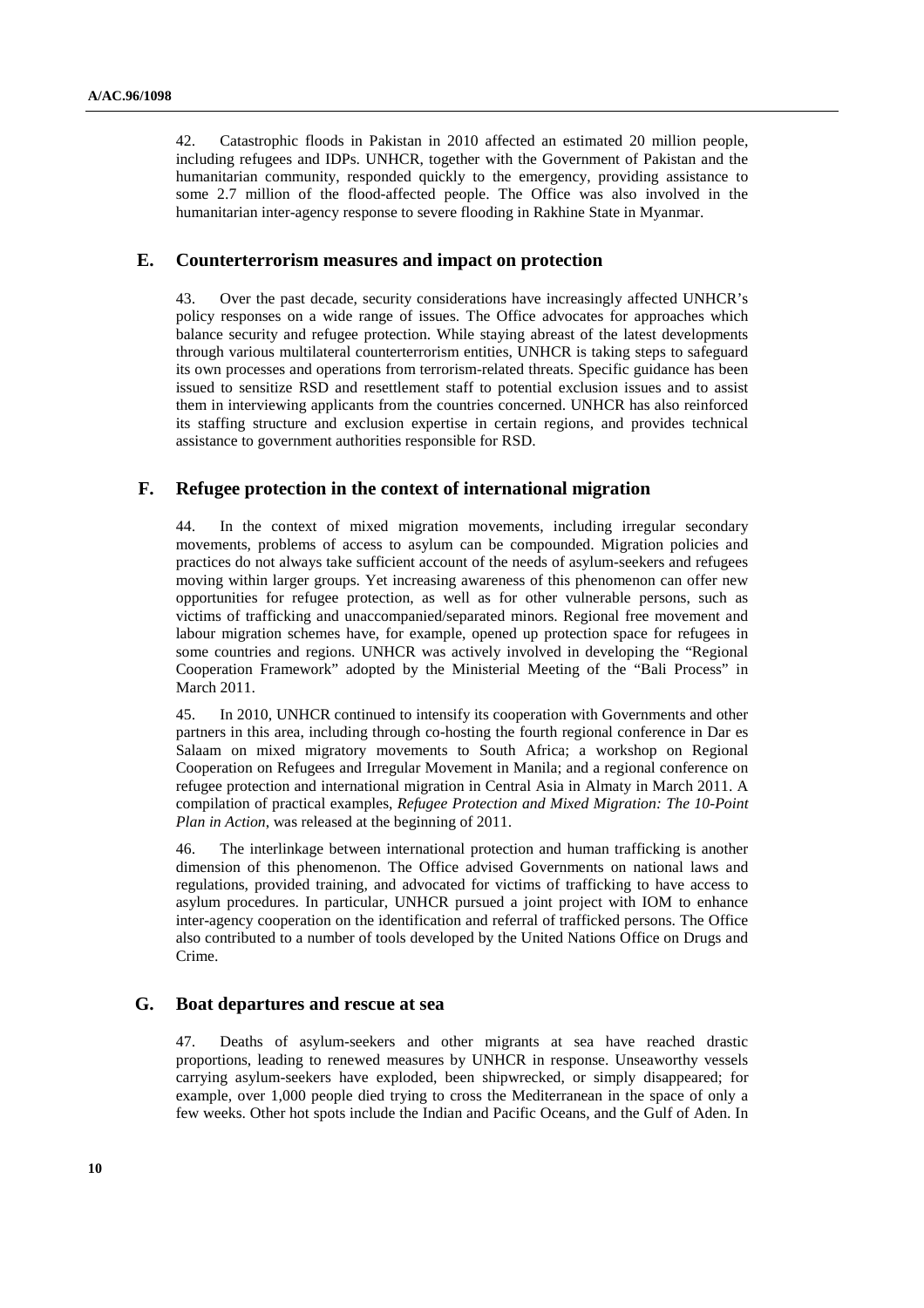2010, UNHCR issued a policy paper, *Maritime Interception Operations and the Processing of International Protection Claims*, outlining a number of options for asylum processing after disembarkation. The Office has collaborated with the International Maritime Organization, to explore ways to minimize protection disasters at sea. UNHCR is encouraged by measures taken by Governments to receive and provide assistance for boats carrying people and ensure safe disembarkation, reception and other care, yet gaps in rescue-at-sea regimes have left persons abandoned to their fate by bureaucratic linedrawing. In this context, it is also important to ensure that any individuals who may seek asylum have their claims properly assessed. Furthermore, UNHCR is promoting comprehensive regional approaches and has, for instance, established a monthly forum for exchange among members of the Mixed Migration Task Force and other relevant actors in the Gulf of Aden region.

# **VI. Human dignity dimensions**

48. All too often refugees and asylum-seekers are perceived as powerless, and as objects of charity, rather than as individuals with dignity, who have frequently weathered enormous adversity and suffered great loss, including of home, family and country. Racism and xenophobia, fuelled at times by populist politics, have led to a resurgence of intolerance, violence, hate crimes and related tensions against refugees in host communities in many countries around the world. UNHCR has made combating racism and related xenophobia a key protection priority, and launched a number of public awareness campaigns and solidarity initiatives.

49. Destitution and homelessness among refugees and asylum-seekers remained a serious problem in many countries, including in the world's wealthiest States. Supporting refugees to access their rights to health care, work and secure livelihoods was an important component of UNHCR's advocacy in 2010. A workshop was organized in July 2010 to launch the development of guidelines on strategic planning for urban livelihoods. UNHCR also liaised with the Women's Refugee Commission to carry out a number of livelihood assessments. Johannesburg, Kampala and New Delhi were selected as test cities for these assessments. UNHCR was actively engaged in discussions around recast proposals on reception at the European Union level. In several countries in the Americas, many steps were taken towards community self-management and representation, including through the expansion of microfinance projects and safe community networks. In Ecuador, the Ombudsman's Office initiated judicial proceedings to ensure access to banking and financial services for refugees. In Colombia, the Government continued to offer training courses and job placement programmes for IDPs and refugees, and Brazil has established agreements with universities to facilitate refugees' access to higher education.

50. Comprehensive profiling to identify skills and education levels was carried out in refugee camps in Bangladesh to further opportunities for self-reliance. Together with UNICEF, six local schools near refugee camps were rehabilitated. UNHCR welcomes the Comprehensive Regulation Plan for foreign nationals announced by the Government of the Islamic Republic of Iran, which includes Afghans residing there. Finally, Lebanon adopted a law granting Palestinian refugees the opportunity to work in professions previously not open to them. Several regulations to implement the new legislation have already been approved.

51. While some improvements in camp standards were noted in Djibouti, Ethiopia, eastern Sudan, Chad and Kenya, thanks to the identification of new sites or the expansion of existing camps, and the construction of new infrastructure, too many refugees continue to live in sub-standard conditions, often for protracted periods of time.

52. Another crucial aspect of human dignity is the enjoyment of family life. Refugee flight often results in family dispersal and hence efforts were made wherever possible to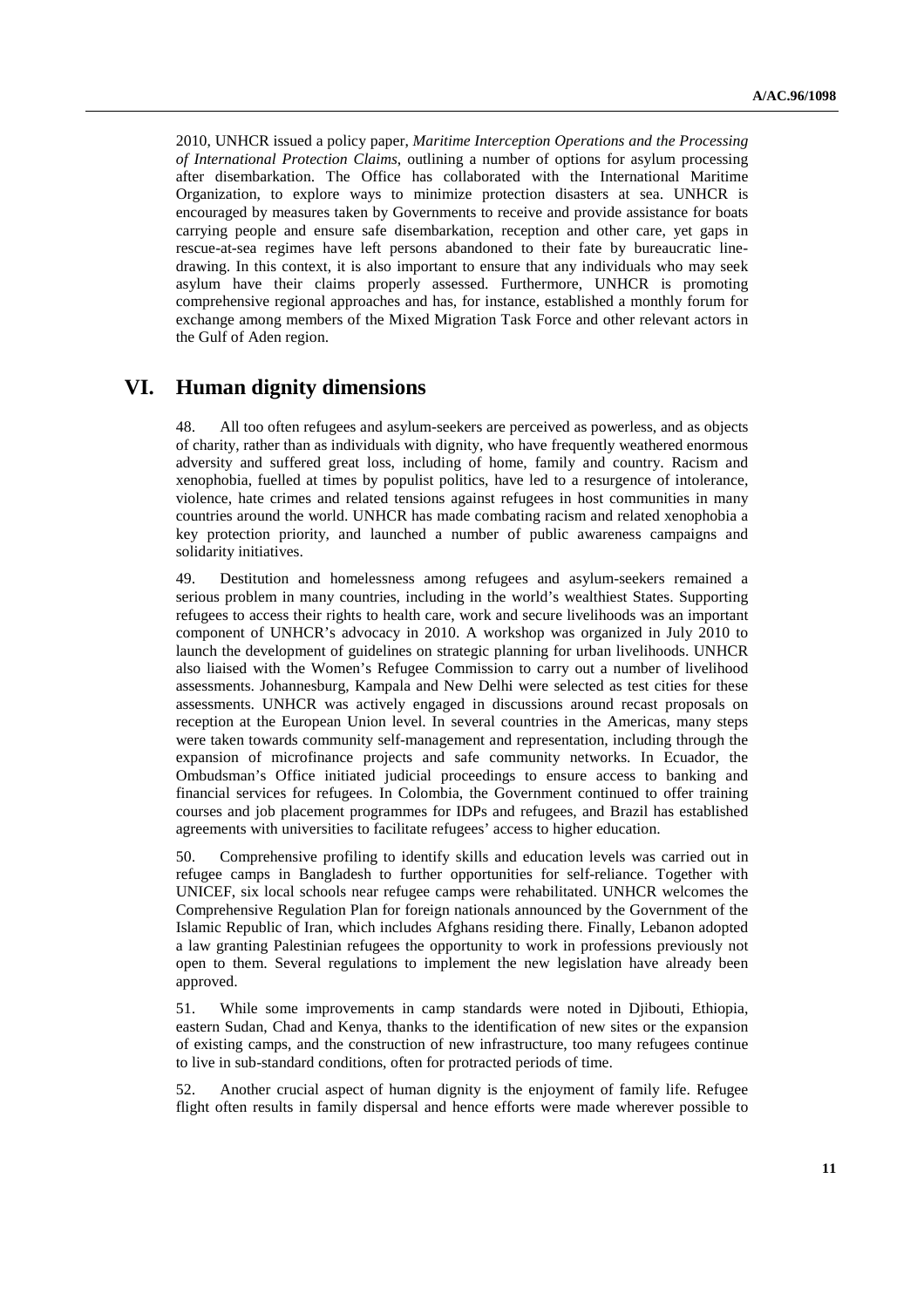restore family unity in the country of refuge pending a durable solution. When the whereabouts of relatives was unknown, UNHCR worked closely with the International Committee of the Red Cross to facilitate tracing. The Office continued to advocate for a flexible approach to family relationships, to include same-sex and common-law partnerships. Besides resettlement submissions under the family reunification criterion, UNHCR's interventions to facilitate family reunification included obtainment of travel documents and entry/exit visas, support with travel arrangements and financial assistance. Under the Confidence Building Measures programme, family visits by air between Sahrawi refugees living in the Tindouf camps and their families in the Western Sahara successfully resumed in January 2011, after months of suspension.

# **VII. Age, gender and diversity dimensions**

53. UNHCR recognizes that its goal of safeguarding the rights and well-being of refugees will only be met when the needs, capacities, constraints and resources of all persons of concern are understood, and action is tailored accordingly. The Age, Gender and Diversity Mainstreaming (AGDM) initiative, launched in 2004, aims to ensure that age, gender and diversity concerns are reflected in all organizational practices, policies and programmes. All beneficiary groups should be able to participate in programme planning, implementation, monitoring and evaluation. Leveraging the rich range of capacities that exist within refugee communities is part of the process of bringing about positive change and enhancing protection options. AGDM is supported by targeted actions that aim to enhance the protection of women, children (including adolescents), and other groups that may have specific needs. Older persons and persons with disabilities are often marginalized in refugee communities and face particular challenges. The 2010 Executive Committee Conclusion on persons of concern with disabilities now serves as a platform for UNHCR's interventions on behalf of persons with disabilities.

54. A high-level accountability framework clarifies minimum standards of practice related to AGDM, and senior managers report on progress achieved to the High Commissioner and to UNHCR's Executive Committee, as well as through UNHCR's public website. In 2010, a comprehensive study, *Changing the Way UNHCR Does Business - An Evaluation of the Age, Gender, Diversity Mainstreaming Strategy 2004-2009*, was undertaken to take stock of where UNHCR stands on implementation in order to help plan the next steps.

55. In too many situations, women and girls continue to be treated as inferior human beings, deprived of education, decent work and free movement, or subjected to early marriages and violence, significantly reducing their chances in life. As part of the AGDM strategy, displaced women in many countries have received vocational training, literacy classes, access to microfinance, and support in opening small businesses. UNHCR is committed to ensuring that women are equally and meaningfully represented in camp leadership and decision-making forums. Sensitization campaigns and SGBV monitoring are starting to have a positive impact: in Chad, for example, some women have reported feeling more able to report protection problems and more inclined to seek support from legal and other response mechanisms. $<sup>1</sup>$ </sup>

56. Of the millions of people of concern to UNHCR, almost half are children and adolescents. Childhood and adolescence in displacement are often characterized by threats of violence, forced recruitment, under-age marriages, trafficking, inadequate subsistence, exploitative labour, lack of and/or interrupted education, and loss of or missing family members and friends. The protection of unaccompanied children moving across borders has

<sup>&</sup>lt;sup>1</sup> For more information, see Standing Committee paper *Protecting refugee women: promoting gender equality* (EC/62/SC/CRP.14)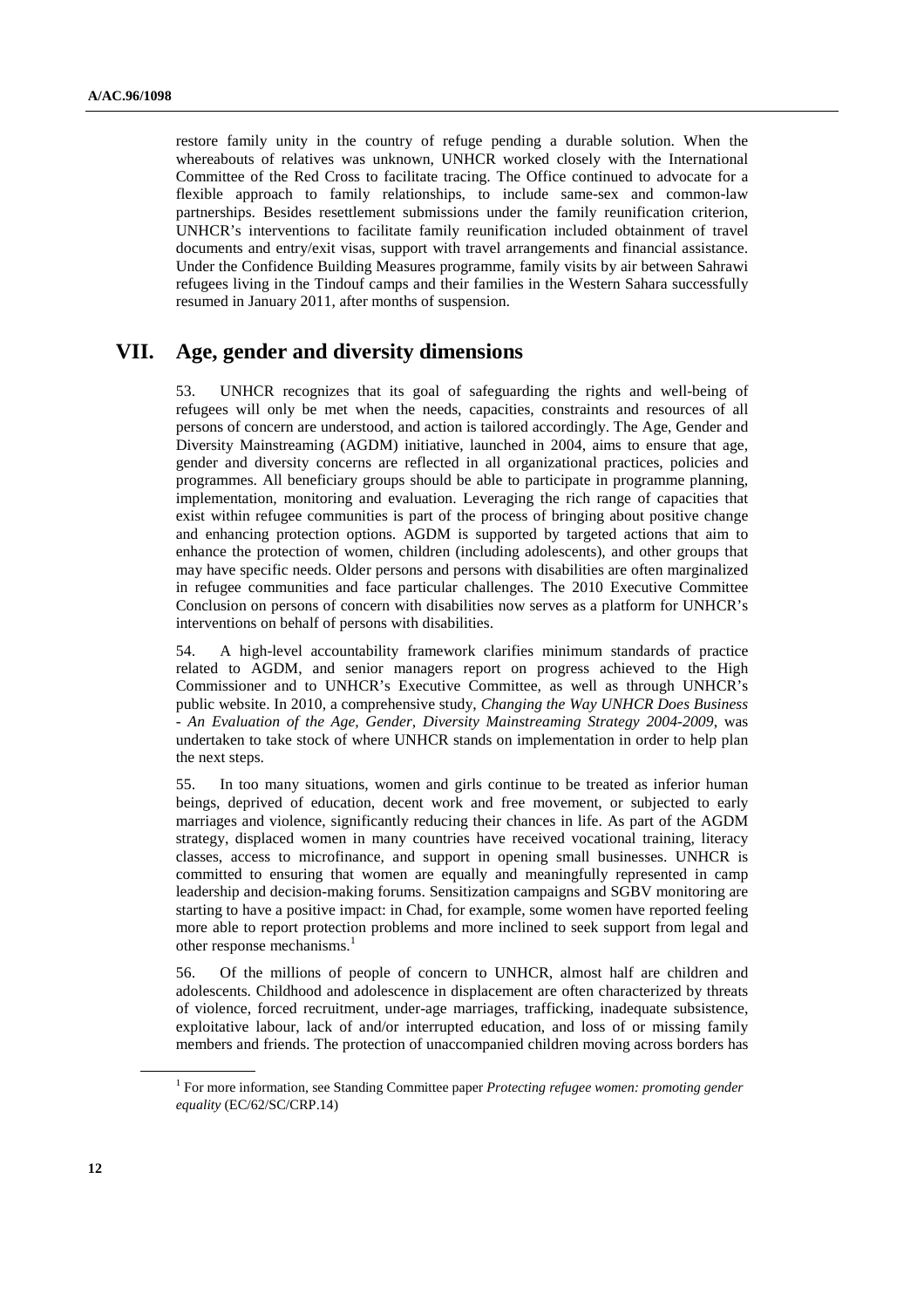remained a serious preoccupation for UNHCR and Governments, in particular in Europe, in the East and Horn of Africa, and across the Gulf of Aden into Yemen. 2010 also witnessed an increasing number of unaccompanied minors being identified and documented in the southern border area between Mexico and Guatemala. UNHCR is looking for ways to address these movements in cooperation with Governments and other partners.

57. All activities involving children require their best interests to be a primary consideration. UNHCR has worked to increase its capacity through a joint project with the International Rescue Committee (IRC) that included five regional best interest determination (BID) workshops and several country-level workshops, as well as the deployment of two BID experts to four country operations. As a follow-up, UNHCR and IRC developed a field handbook for the implementation of UNHCR BID Guidelines. Elsewhere, UNHCR promoted a child-sensitive approach to the assessment of asylum applications and appropriate safeguards in the context of eventual returns. The inter-agency Working Group on Unaccompanied Minors, which UNHCR set up with IOM and the United Nations Children's Fund (UNICEF), offers a framework for coordinated work on these issues. In June 2010, UNHCR published a study on the challenges and motivations of unaccompanied Afghan children travelling to Europe, based on interviews with over 200 children. Also in 2010, UNHCR produced an *Aide-Memoire* on Special Measures applicable to the return of unaccompanied and separated children to Afghanistan. These included: measures on BID; tracing; guardianship; reception and services required upon return; sustainable reintegration plans; post-return evaluation. The *Aide-Memoire* underlines that return of a child to a childcare institution ought only to be considered as a last resort. Building on this, UNHCR launched an initiative in Europe to develop standards for BID in countries with mature child protection and asylum systems.

## **VIII. Solutions dimensions**

58. While the granting of asylum to refugees is a fundamental component of international protection, it is not a long-term solution. Durable solutions remain centred around voluntary repatriation, local integration and resettlement, and are best pursued within comprehensive solutions strategies. In addition to these classical solutions, UNHCR has begun to explore the possibility of refugees accessing migration opportunities, including through existing or new employment and education schemes.

#### **A. Comprehensive solutions strategies**

59. Strategic solutions roadmaps to conclude long-term refugee situations were pursued in various countries. The roadmaps targeting Angolan, Liberian and Rwandan refugees concentrate on voluntary repatriation and local integration; they also include the invocation of cessation of status at the appropriate time. In Europe, the High Commissioner appointed a Personal Envoy to facilitate closure of the displacement chapter generated by conflicts in the Balkans (1991-1995), together with Governments and other international organizations. Efforts to implement the Government of Pakistan's comprehensive Management and Repatriation Strategy for Afghan refugees continued. Worth highlighting is the possibility of establishing alternative stay arrangements for different categories of Afghan refugees in Pakistan, including for business owners, skilled and unskilled workers and their families. A population profiling exercise and the continuation of the Refugee-Affected and Hosting Areas programme also form part of the strategy. For urban-based refugees, such as those in Baku, Azerbaijan, socio-economic profiling and intention surveys were conducted, leading to the enhancement of livelihood strategies for many, as well as renewed focus on voluntary repatriation and resettlement.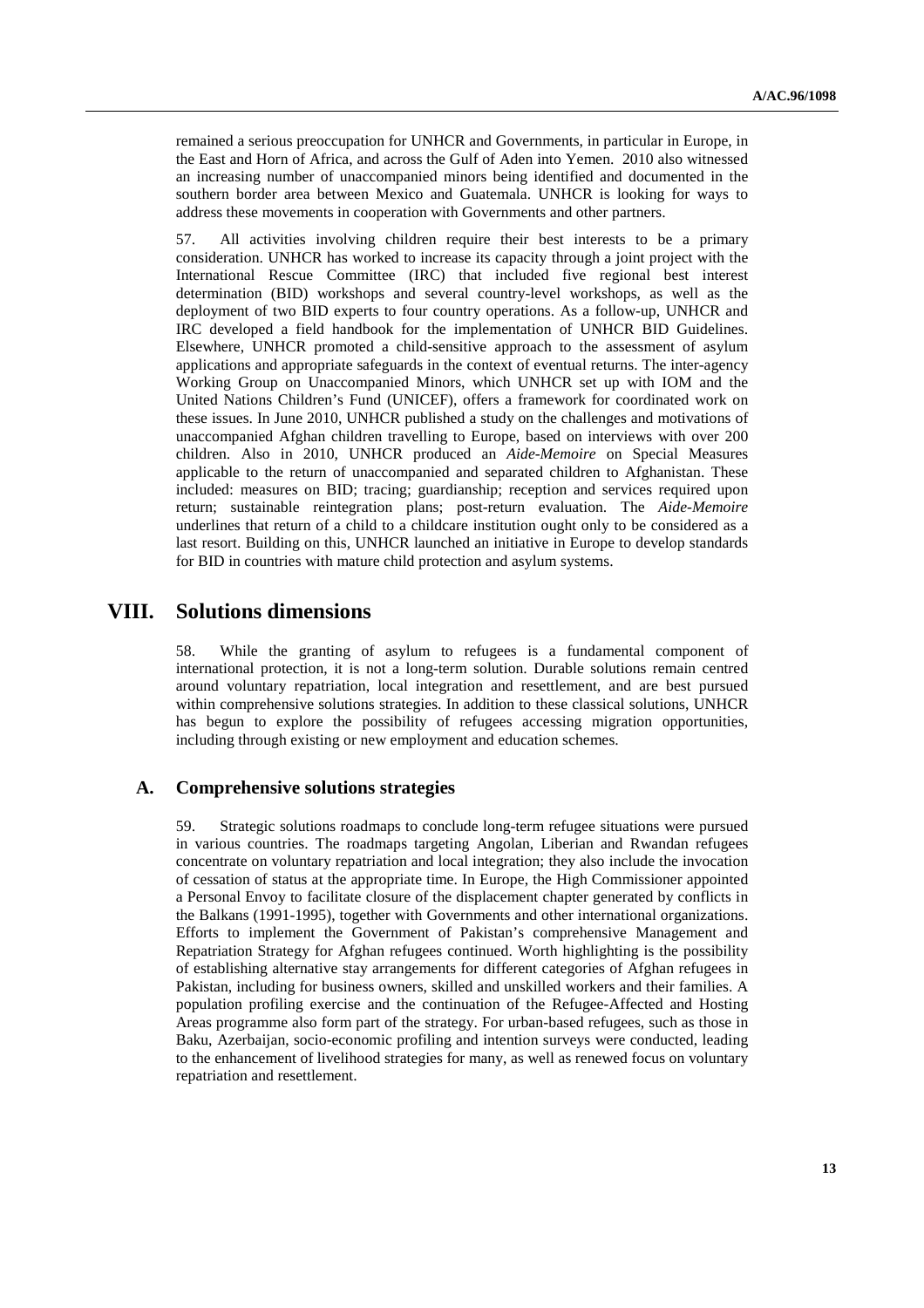#### **B. Voluntary repatriation**

60. In 2010, a number of major voluntary repatriation operations drew to a close, including for some 40,000 Congolese refugees in Zambia since 2007. This accounts for the drop in overall repatriation figures from 2009 and 2008. In total, 197,600 refugees repatriated during 2010, mainly to Afghanistan, Iraq and the Democratic Republic of the Congo. Meanwhile, other repatriation operations were ongoing or have resumed, while some new operations were launched.

61. The voluntary repatriation of the remaining 5,000 Mauritanian refugees from Senegal resumed in October 2010. Together with the Governments of the Democratic Republic of the Congo and the United Republic of Tanzania, UNHCR agreed to re-launch the facilitation of the voluntary repatriation programme of Congolese refugees following the improvement of the security situation in some return areas, which are being constantly monitored.

62. In terms of new operations, UNHCR, the Government of Angola and other countries in the region, are preparing for the repatriation of the estimated 120,000 refugees residing in the region. In the Russian Federation a comprehensive review of the so-called "legacy cases" is under way in cooperation with the Government. In Kosovo (Security Council Resolution 1244), UNHCR is promoting sustainable reintegration together with the Organization for Security and Co-operation in Europe (OSCE) and other international organizations.

63. Spontaneous returns included close to 6,200 refugees who returned to the Democratic Republic of the Congo from Uganda. In Sudan, in the context of the referendum, between November 2010 and the end of January 2011, 200,000 southerners living in the north moved to the south, most of them with the assistance of the Southern Sudanese authorities.

64. Despite these successes, political instability and violence, including against civilians, and instances of sexual and gender-based violence, combined with the absence or limited presence of State authorities, United Nations agencies and development actors in return areas, continue to pose serious challenges to sustaining the return of refugees.

#### **C. Self-reliance and local integration**

65. One of the main challenges for UNHCR is to strengthen self-reliance and local integration opportunities for refugees, especially refugees living in protracted exile. To this end, a total of 23 major protracted refugee situations have been identified and prioritized by UNHCR. In 2010, evaluations were conducted of protracted situations in eastern Sudan, Serbia and the United Republic of Tanzania, with the aim of assessing progress towards solutions for refugees in these situations. As part of this initiative, a "National Strategy for Community Integration" was agreed upon with the Tanzanian Government. The project aims to address the relocation and integration of 162,000 former Burundian refugees who became Tanzanian citizens through land acquisition and livelihood assistance. In eastern Sudan, UNHCR has started to implement a multi-year self-reliance project for long-staying Eritrean refugees, targeting the most vulnerable. In Nepal, a "Community Based Development Programme" was concluded with relevant partners, which targets the protection and assistance needs of the remaining refugees from Bhutan as well as the host population.

66. Integration, in particular in urban areas, continued to be a challenge. Efforts to meet the standards set out in UNHCR's 2009 "Policy on Protection and Solutions in Urban Areas" continued. In order to include refugees and asylum-seekers in existing national social services, a "House of Rights" model was replicated in several countries in the Americas, including Costa Rica, Ecuador, Mexico and Chile. The model consists of a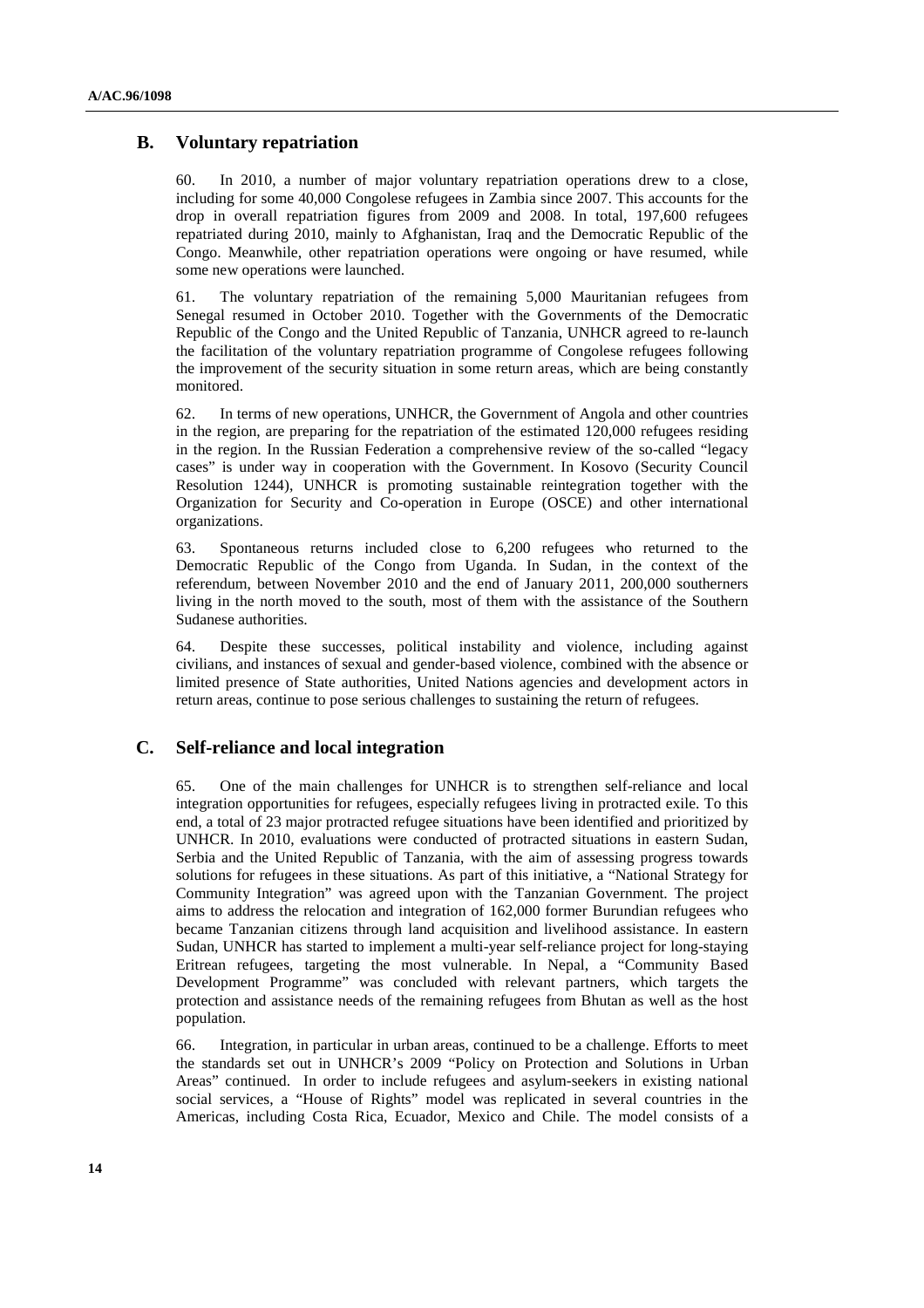communal centre that provides a wide range of services to migrants and refugees alike, including reception services, legal counselling, social support, language courses, educational and vocational training, job opportunities and integration advice. In July 2010, representatives of the "Cities of Solidarity" initiative gathered in Ecuador to discuss the challenges and possibilities of integration in urban areas. As a result, 20 municipalities signed the "Declaration of Respect for the Dignity and Human Rights of People on the Move in Urban Areas". Participatory assessments were undertaken in Argentina, Panama and Uruguay to better address and understand the necessities and challenges related to integration. In Colombia, increased attention and assistance is being paid to efforts by municipal authorities to integrate IDPs.

67. UNHCR also initiated four real-time evaluations of the urban refugee policy, and issued two reports, on Nairobi, Kenya and Dushanbe, Tajikistan. A lessons-learned workshop was held to feed into the development of more specific operational guidance on education, livelihoods, medical referrals, and community outreach in urban settings. A note on "working with communities and local actors for the enhanced protection of refugees in urban areas" is under preparation. UNHCR has also launched a revamped "livelihoods and self-reliance" page on its website.

68. Sustainable integration requires long-term collaborative efforts. In South Africa the moratorium on deportations of Zimbabwean nationals ended and in its place, the Government launched a regularization process for those working, studying and conducting business in the country. In Armenia, UNHCR is supporting efforts to mobilize resources for the integration of naturalized former refugees. Elsewhere in Europe, agreements with 20 municipalities in Serbia were concluded on housing and employment. In Belarus, the Republic of Moldova and Ukraine, UNHCR is finalizing the first phase of an EU-funded local integration project which will benefit some 3,000 refugees.

69. Local integration needs to be secured in the long term by legal stay and permanent residency and/or naturalization. In West Africa, for example, efforts were pursued to secure legal status for long-staying Liberian and Sierra Leonean refugees. Sierra Leonean former refugees affected by the 2008 Declaration of Cessation of Status were provided with national passports and countries of asylum agreed to regularize their stay with long-term residency permits, within the legal framework established by the Economic Community of West African States (ECOWAS).

#### **D. Resettlement**

70. Resettlement remained one of the three principal solutions for refugees, especially for those facing particular protection risks in countries of asylum, or as a means of ending protracted displacement. Diversifying the nationalities of refugees considered for resettlement as well as the number of resettlement countries, were key goals in 2010. While the number of countries with regular programmes expanded to 25, the need for resettlement places outstripped supply. Bulgaria, Hungary, Paraguay and Spain established new programmes, while Japan and Romania have started pilot programmes. Efforts were pursued to achieve greater European engagement in resettlement. A total of 21 European countries, the largest number to date, took part in the Annual Tripartite Consultations on Resettlement in July 2010.

71. Last year, UNHCR submitted some 108,000 refugees for resettlement, the main beneficiaries being refugees from Iraq (26,746), Myanmar (24,420) and Bhutan (20,617). In the Middle East and North Africa region, resettlement has been used not only as a protection tool but also strategically, as an instrument of burden sharing, in particular with regard to Iraqi refugees. Nine per cent of all resettlement submissions were for women and girls at risk, the highest percentage achieved in the last five years. The global acceptance rate of UNHCR submissions by resettlement countries reached 92 per cent. With a threefold increase in resettlement submissions over the past few years, resettlement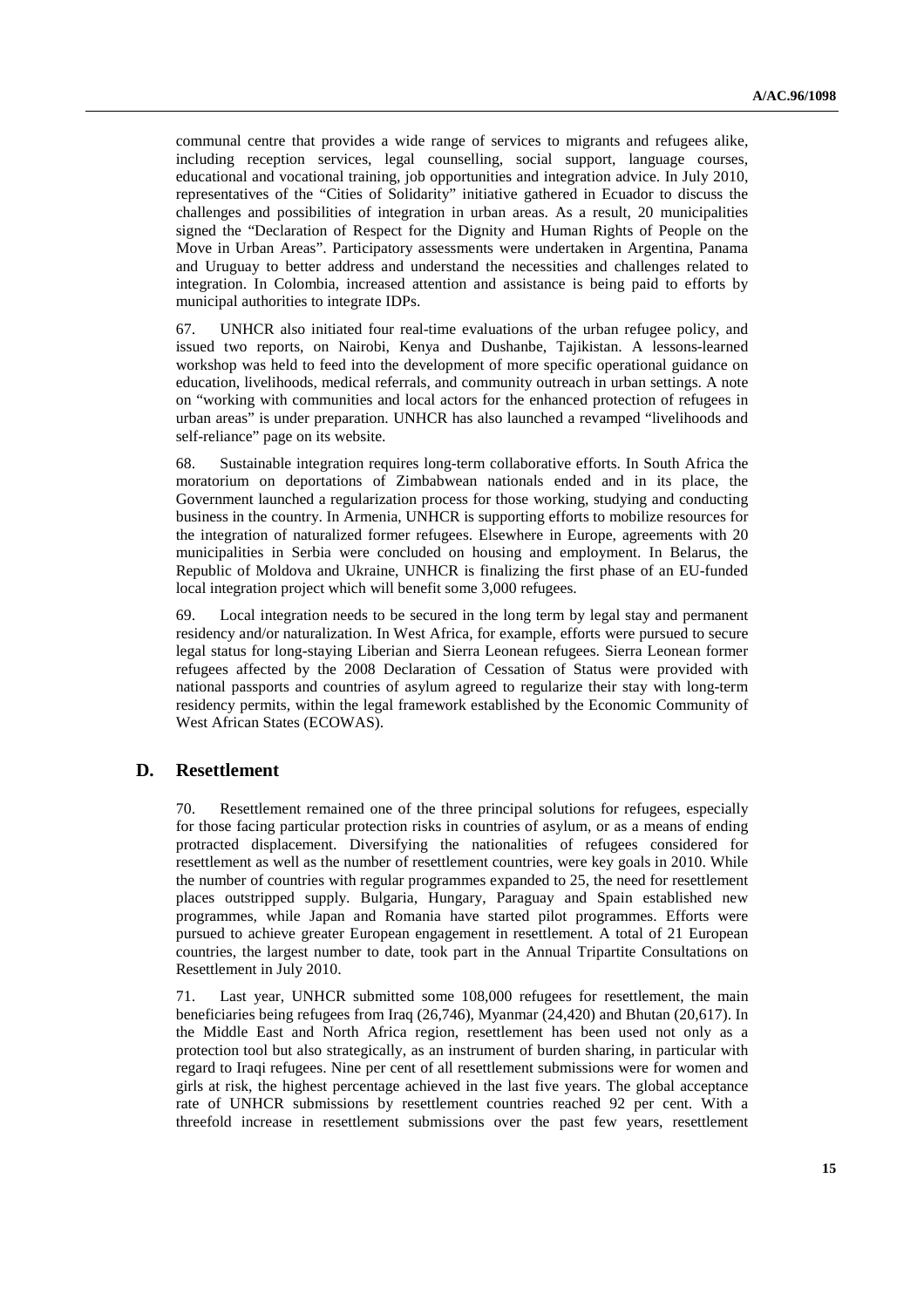countries' processing pipelines faced mounting backlogs. In addition, owing to certain security clearance requirements, the number of departures dropped by 16 per cent to around 73,000 in 2010. The largest numbers of refugees were resettled, with UNHCR's assistance, to the United States of America (54,077), Canada (6,706), Australia (5,636), Sweden (1,789) and Norway (1,088). By 2010, over 40,000 refugees from Bhutan had been resettled from Nepal since the programme started. In 2010 a Contact Group was established by resettlement countries and chaired by Norway, with a view to enhancing resettlement efforts and humanitarian assistance in support of Afghan refugees in the Islamic Republic of Iran.

72. Despite these positive developments, the number of resettlement places offered approximately 80,000 – still left a large gap in meeting the resettlement needs. In 2010, an estimated 200,000 places were needed, and for 2011, it is anticipated that some 172,300 people will need resettlement. To advocate for further places, UNHCR and Governments launched the "10 in 100" initiative at the 2010 Annual Tripartite Consultations on Resettlement.

73. With the outbreak of the crisis in the Libyan Arab Jamahiriya, resettlement became part of the emergency response package. UNHCR launched the Global Resettlement Solidarity Initiative to gather support for additional resettlement places for non-Libyan refugees fleeing the country to Tunisia and Egypt, and put additional resources to process cases out of the border areas.

74. The three Evacuation Transit Facilities (ETFs) in Romania, the Philippines and Slovakia continued to play a key role in evacuating refugees in emergency situations. In December 2010, an agreement was signed with the Slovak Government to extend the use of the ETF in Humenne for refugees of all nationalities.

# **IX. In-country dimensions**

75. The number of conflict IDPs continued to dwarf that of refugees, reaching 27.5 million in 2010. Tens of millions more are also displaced every year by natural disasters. Since 2005, IDPs have remained the most populous group receiving protection and assistance from UNHCR, totalling nearly 15 million persons in 2010. This number is slightly lower than in 2009, primarily due to IDP returns in Pakistan (1.2 million) and in the Democratic Republic of the Congo (461,000).

76. UNHCR is operationally engaged with IDPs in 28 countries. It supports a coordinated inter-agency response, including through leadership of the protection cluster in 22 of these countries. During the reporting period, UNHCR's engagement with IDPs was marked by diverse situations, including the Haiti earthquake, the monsoon floods in Pakistan and inter-communal violence in Kyrgyzstan. In Yemen, despite the 2010 peace agreement, nearly 300,000 Yemeni civilians remained displaced, often in dire living conditions.

77. In its operations, UNHCR focused on outreach to IDPs, working with local partners in Iraq and Yemen, and operating protection helplines to reach IDPs at risk in Kyrgyzstan. A combination of community-based quick impact projects (QIPs) and targeted assistance for persons with special needs have been implemented in Haiti to respond to social vulnerability caused by the 2010 earthquake. The Somalia-based population movement tracking system, which uses a network of community-based organizations to follow population movements and to allow for proper programme planning, is being replicated in other countries where lack of access impedes the delivery of protection and assistance to IDPs.

78. The reporting period also brought a number of notable legislative triumphs at the national level: Colombia prepared a draft law on victims and land restitution, and the